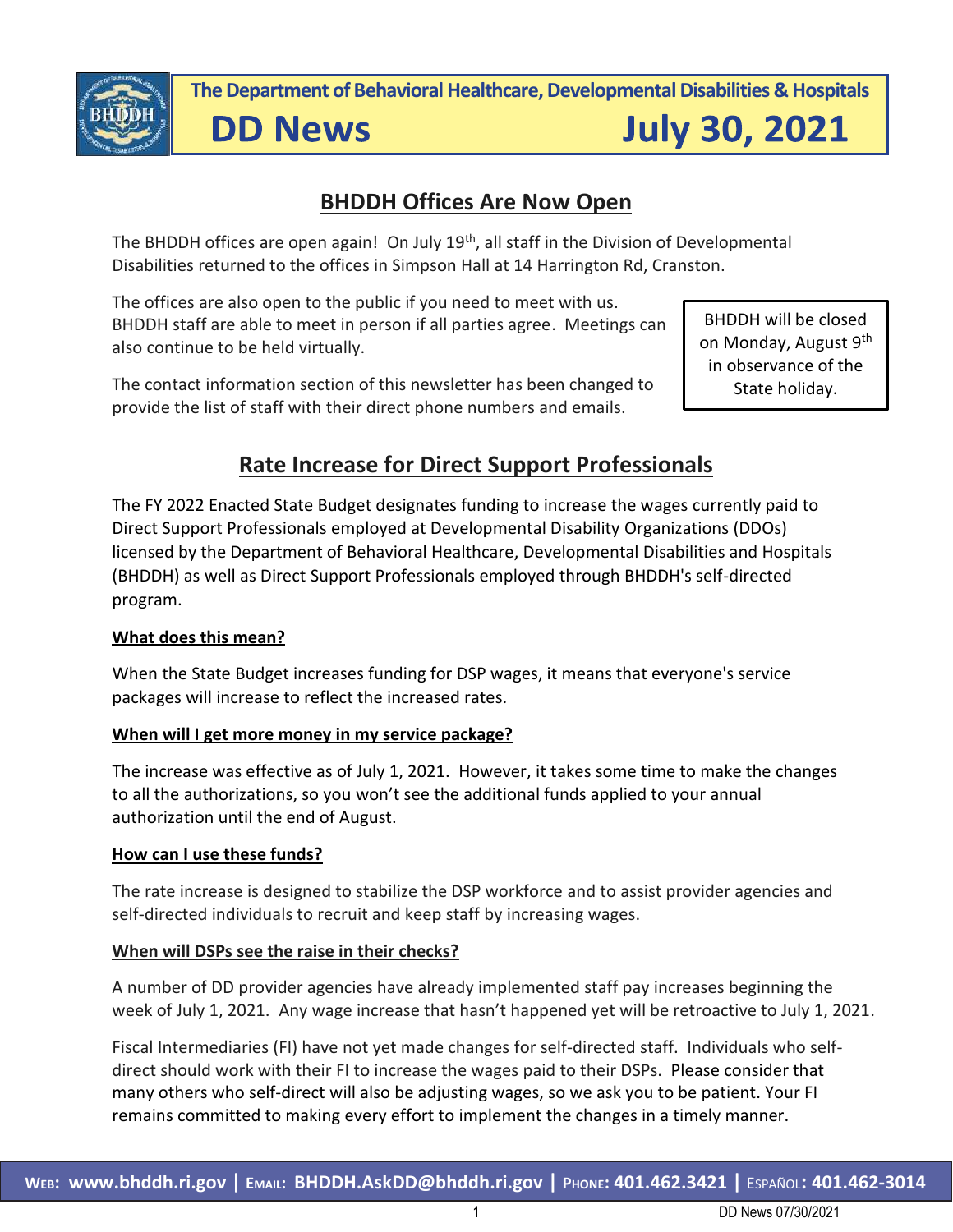## **Questions and Answers**

#### **Will the Division be approving paid sick and vacation time for self-directed staff?**

Directly paid sick and vacation time is not allowable under Medicaid rules. The Division can only approve the use of Medicaid funds for the time staff are working. However, individuals who self-direct can adjust the hourly rate for staff to account for vacation or sick time.

#### **What guidance is BHDDH providing to agencies for off-site visits? Are residents able to go to their family's house without restrictions?**

Providers that have not had any positive COVID-19 cases in the last 14 days may not restrict visitations "without a reasonable clinical or safety cause" consistent with CMS regulations. COVID screening, resident and staff testing, hand hygiene, physical distancing and environmental cleaning should remain in effect, and visitation should be allowed if there are no new cases within the site or the family home in the previous two weeks.

Agencies should also refer to the general recommendations from the RI Department of Health on community activities and mask wearing. See the most recent guidance at <https://covid.ri.gov/> or at [https://reopeningri.com/.](https://reopeningri.com/)

#### **Are there still restrictions on how transportation can be provided by agencies due to COVID?**

DD provider agencies are not required to restrict capacity in their vehicles. BHDDH recommends that one-on-one or small groups traveling in cars determine on a case-by-case basis if masks should be worn depending on each individual's vaccination status and risk factors. As with masks, however, agencies should determine if there are risk factors among their participants and may continue safety precautions or policies at their discretion.

While Rhode Island has ended business restrictions, actions such as getting vaccinated, wearing a mask, watching your distance, and testing are still important steps to help stop the spread of COVID-19.

Masking: It's recommended that people who are not fully vaccinated still wear a mask indoors in public settings. Whether or not you're fully vaccinated, you are not required to wear a mask unless a business, organization, or other entity requires it. Some settings, such as healthcare and transportation, have more restrictive federal masking policies.

Under Federal requirements, masks are required to be worn by public transportation employees and passengers (RIPTA and The RIde Program) until September 13, 2021 on vehicles and in enclosed or semi-enclosed transit waiting spaces such as bus shelters. Public transit no longer has any COVID-related restrictions on vehicle capacity.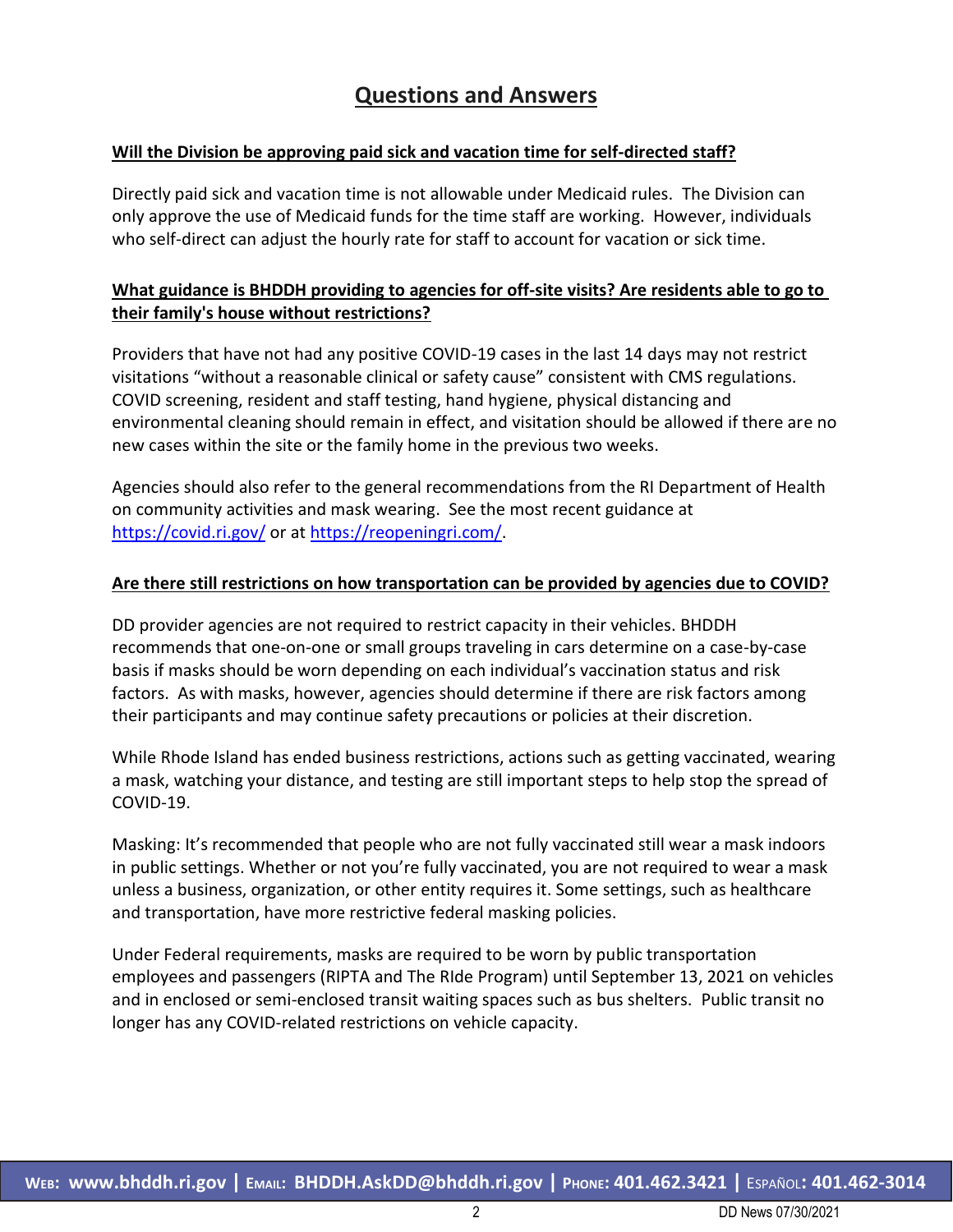# **Congratulations to the Graduates of the Advocates in Action Leadership Series Class of 2021!**

On July 29th, Advocates in Action held a virtual graduation ceremony for members of their 25<sup>th</sup> annual Leadership Series. The class of 2021 was the first ever completely virtual Leadership Series class.

The 9 graduates in this year's class met on Zoom every week from February through July to learn how to speak up for themselves and others. Along the way, they even helped host the first virtual Statewide Self-Advocacy Conference!

To stay up-to-date about next year's Leadership Series, get on AinA's mailing list by signing up here: [https://www.advocatesinaction.org/contact.php](https://urldefense.com/v3/__https:/www.advocatesinaction.org/contact.php__;!!KKphUJtCzQ!fuYjaLqeHVDhYbrAfx-ygNGL8xYEbAdQgPlbOeZZI84_RPs7lRyq71ykcFhY3IPExwP257Y$) 

In the meantime, on behalf of BHDDH and the Division, Congratulations to this year's graduates!



**Congratulations Graduates!!!** 

## **The Impact of the Pandemic on the DSP Workforce Wednesday, August 11, 2021 1:30 PM - 3:00 PM [Register Here](https://events-na8.adobeconnect.com/content/connect/c1/1108472965/en/events/event/shared/default_template/event_landing.html?sco-id=3592720902&_charset_=utf-8)**

This training will explore the Direct Support Professional's (DSP) experiences during the COVID-19 pandemic. Through information gathered through the National Core Indicators (NCI) Staff Stability Survey, the presentation will highlight current research on the DSP workforce gathered before and during the pandemic. Information will be presented regarding the DSP workforce nationally and its growth and importance to those needing long-term services and supports. Results from two national surveys conducted with DSPs during the pandemic will be shared reflecting the impacts the pandemic has had on individual DSPs. Finally, the training will share the personal stories of six DSPs as they navigated the pandemic.

Following the presentation, webinar participants will have the opportunity to take part in a question and answer session receiving feedback from CMS and the presenters.

# **Section 14(c)**

Many national groups are calling for the repeal of Section 14(c) of the Fair Labor Standards Act, which allows the practice of paying subminimum wage to people with disabilities. They are calling for the Federal government and States to move away from the practice of allowing people with intellectual and developmental disabilities and other significant disabilities to be paid less than minimum wage. Rhode Island phased out submiinimum wage in 2019. All Rhode Islanders with disabilities have a right to earn at least minimum wage, or wages similar to other workers without disabilities who do the same job.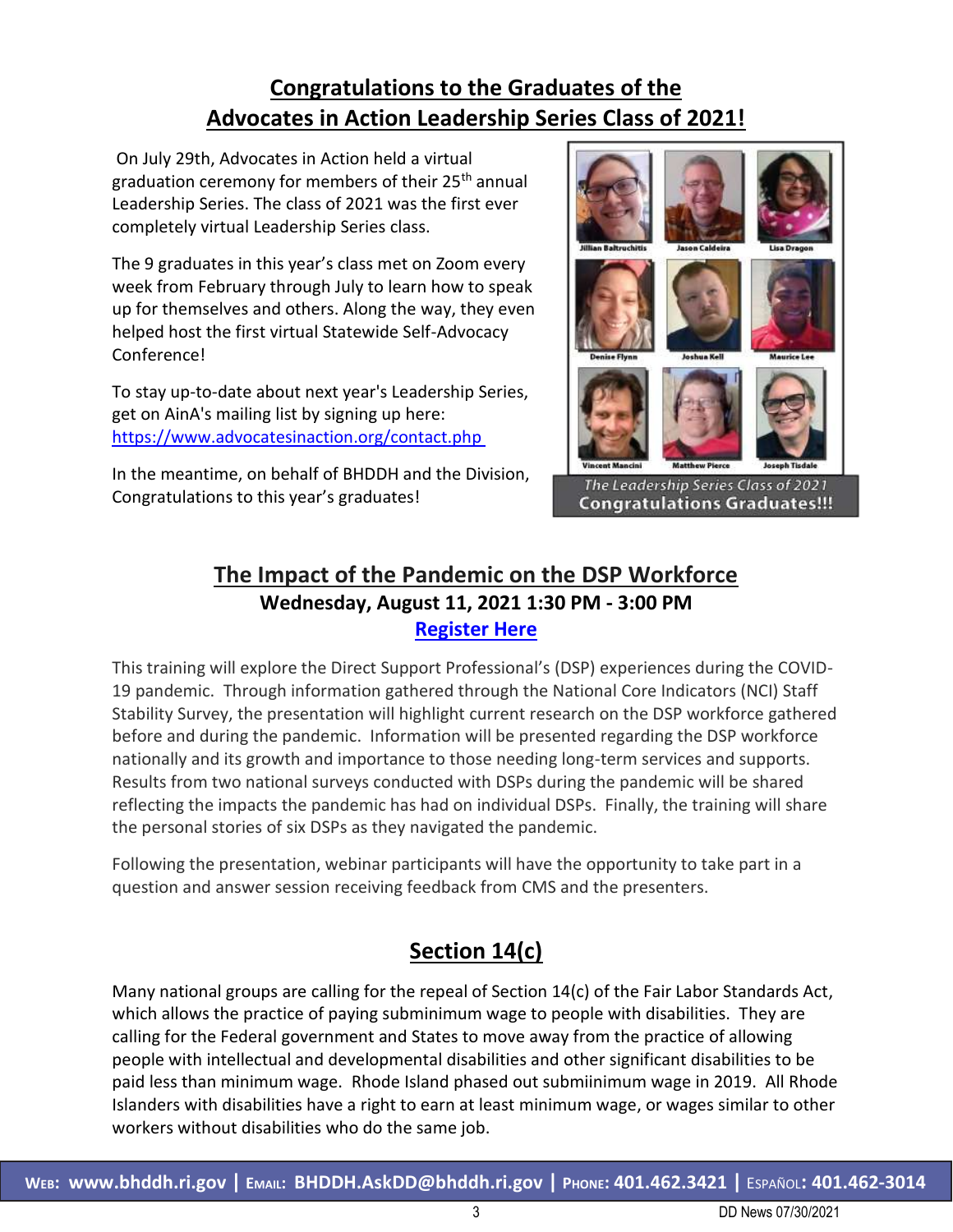## **30 Years of Community Living for Individuals with Intellectual and/or Developmental Disabilities (ID/DD) Free Digital Book can be [downloaded here](https://acl.gov/30years)**

On July 12, 2021, three Administration on Community Living (ACL) grantees released *30 Years of Community Living for Individuals with Intellectual and/or Developmental Disabilitie*s. The [free digital book](https://acl.gov/sites/default/files/Aging%20and%20Disability%20in%20America/30%20Years%207-13-21.pdf) features infographics, photos, and accessible language, as well as personal perspectives on community living and inclusion shared by people with intellectual or developmental disabilities (I/DD) who served as advisors to the project. The book discusses the



progress that has been made since the Americans with Disabilities Act (ADA) was passed 31 years ago and highlights barriers that still need to be addressed in the areas of Housing, Funding for services and supports, Employment, and Technology. It starkly illustrates that although opportunities for community living have significantly expanded, far too many people with ID/DD are still unable to access the supports they need to live – and fully participate -- in their community.

# **Financial Well-Being for Individuals with Disabilities During the Pandemic and Beyond**

The U.S. Department of Labor's Office of Disability Employment Policy (ODEP) and Employee Benefits Security Administration (EBSA) have collaborated, along with resource contributions from other federal partners, to develop an online [Secure Your Financial Future Toolkit.](https://www.dol.gov/agencies/ebsa/secure-your-financial-future)

We all need clear and accurate information to secure our financial well-being. This toolkit provides a path forward, based on where you are in your employment journey. Just click on any of the topic areas — [Preparing for a Job,](https://www.dol.gov/agencies/ebsa/secure-your-financial-future/preparing-for-a-job) [Starting a Job,](https://www.dol.gov/agencies/ebsa/secure-your-financial-future/starting-a-job) [Maintaining a Job,](https://www.dol.gov/agencies/ebsa/secure-your-financial-future/maintaining-a-job) Changing or Losing a [Job,](https://www.dol.gov/agencies/ebsa/secure-your-financial-future/changing-or-losing-a-job) and [Retiring from a Job](https://www.dol.gov/agencies/ebsa/secure-your-financial-future/retiring-from-a-job) – for answers to important questions, including tools and resources to help you meet your financial goals.

Nancy Boutot, Manager of Financial Empowerment at the National Disability Institute, Andy Arias, Policy Advisor at ODEP, and Edward Mitchell, ABLE National Resource Center BIPOC Ambassador, provided an overview of the Financial Toolkit during a webinar on July 27<sup>th</sup>. The slides, transcript, and recording wil be posted at this website the first week of August: [http://www.leadcenter.org/webinars/archived.](http://www.leadcenter.org/webinars/archived)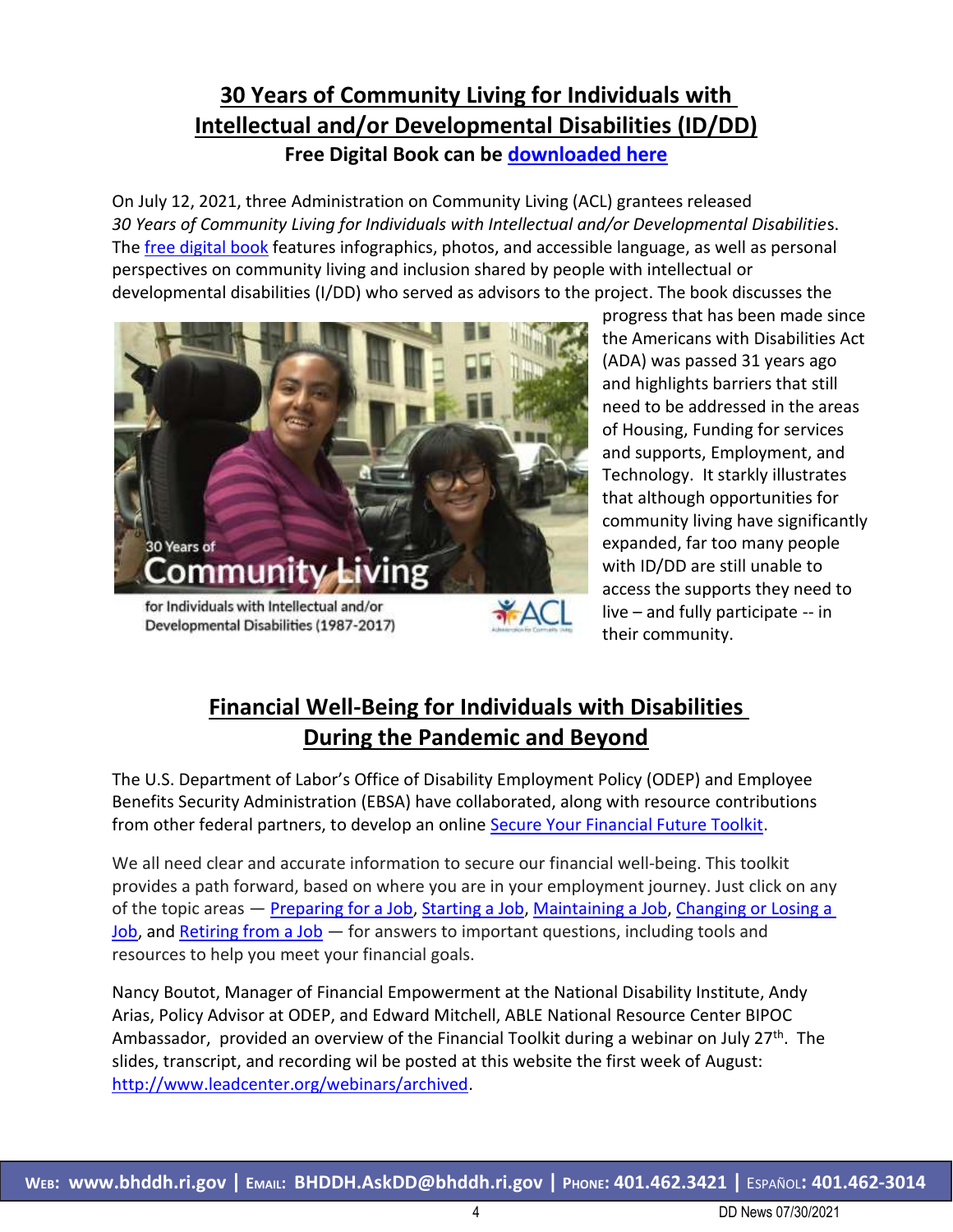## **2020 Transportation Trends Report**

The National Aging and Disability Transportation Center (NADTC) promotes the availability and accessibility of transportation options that meet the needs of older adults, people with disabilities, caregivers, and communities.

This report reviews 2020's trending topics in transportation. The Trends Report provides an overview of what's trending in the industry, questions we receive at NADTC and important transportation issues in communities across the U.S.

2020 topics include:

- Volunteer Driver Programs in the Age of COVID-19
- Transportation for People with Intellectual and Developmental Disabilities
- A Fixed-Route Response to Assisting Local Communities During the Coronavirus Pandemic
- Meeting the Transportation Needs of Diverse Older Adults and People with Disabilities
- Medicare Advantage Transportation Programs
- Inclusive Planning for Older Adults and Persons with Disabilities

The information briefs each address one of the above topics and include a summary of the major issues, challenges, and opportunities, one or more case examples, and a list of resources for additional information. Look for individual Spotlights on each topic in August – December 2021.

**[View the 2020 Transportation Trends Report](https://www.nadtc.org/wp-content/uploads/2020-Trends-Report-FINAL-II.pdf)**

#### **Building Disability Equity in Healthcare Thursday, August 5, 2021 from 1:00 - 2:00 PM [Register Here](https://zoom.us/webinar/register/WN_uY9W2NizR5OqssMqXWq4wQ)**

Aspire & Disability Lead are hosting a *60-minute live virtual panel discussion*, which will focus on critical issues around health and wellness for people with disabilities. This panel seeks to raise awareness, share knowledge, and invite advocacy on the topic of quality of healthcare for people with disabilities.

#### **Featured Panelists**

- **Andrés Gallegos**: National Healthcare Attorney & Chair of the National Council on Disability
- **LaShon Gurrola**: Registered Nurse Care Manager at Rush University Medical Center
- **Rahnee Patrick**: Director, Division of Rehabilitation Services IL Dept of Human Services [https://zoom.us/webinar/register/WN\\_uY9W2NizR5OqssMqXWq4wQ](https://urldefense.com/v3/__https:/nam04.safelinks.protection.outlook.com/?url=https*3A*2F*2Fzoom.us*2Fwebinar*2Fregister*2FWN_uY9W2NizR5OqssMqXWq4wQ&data=04*7C01*7CHMALERTS*40LISTSERV.UIC.EDU*7C2679fe6ec5d34c9a5cbf08d95144016b*7Ce202cd477a564baa99e3e3b71a7c77dd*7C0*7C0*7C637630174778345378*7CUnknown*7CTWFpbGZsb3d8eyJWIjoiMC4wLjAwMDAiLCJQIjoiV2luMzIiLCJBTiI6Ik1haWwiLCJXVCI6Mn0*3D*7C1000&sdata=TLdvP0X5ppUXGAeOEYFDnOj4tPTGfq6cpqpTuEYjCBM*3D&reserved=0__;JSUlJSUlJSUlJSUlJSUlJSUlJQ!!KKphUJtCzQ!b1NdYWYa7eY71f35X2NLbs-8a280QV6NpQARLBni2cW-kjBpVJzvRYS8-JfL2ClyZ8_p6i4$)  [\[nam04.safelinks.protection.outlook.com\]](https://urldefense.com/v3/__https:/nam04.safelinks.protection.outlook.com/?url=https*3A*2F*2Fzoom.us*2Fwebinar*2Fregister*2FWN_uY9W2NizR5OqssMqXWq4wQ&data=04*7C01*7CHMALERTS*40LISTSERV.UIC.EDU*7C2679fe6ec5d34c9a5cbf08d95144016b*7Ce202cd477a564baa99e3e3b71a7c77dd*7C0*7C0*7C637630174778345378*7CUnknown*7CTWFpbGZsb3d8eyJWIjoiMC4wLjAwMDAiLCJQIjoiV2luMzIiLCJBTiI6Ik1haWwiLCJXVCI6Mn0*3D*7C1000&sdata=TLdvP0X5ppUXGAeOEYFDnOj4tPTGfq6cpqpTuEYjCBM*3D&reserved=0__;JSUlJSUlJSUlJSUlJSUlJSUlJQ!!KKphUJtCzQ!b1NdYWYa7eY71f35X2NLbs-8a280QV6NpQARLBni2cW-kjBpVJzvRYS8-JfL2ClyZ8_p6i4$)

**The event will include real-time captioning as well as ASL interpretation. A recording of the panel will be shared with registered attendees after the event.**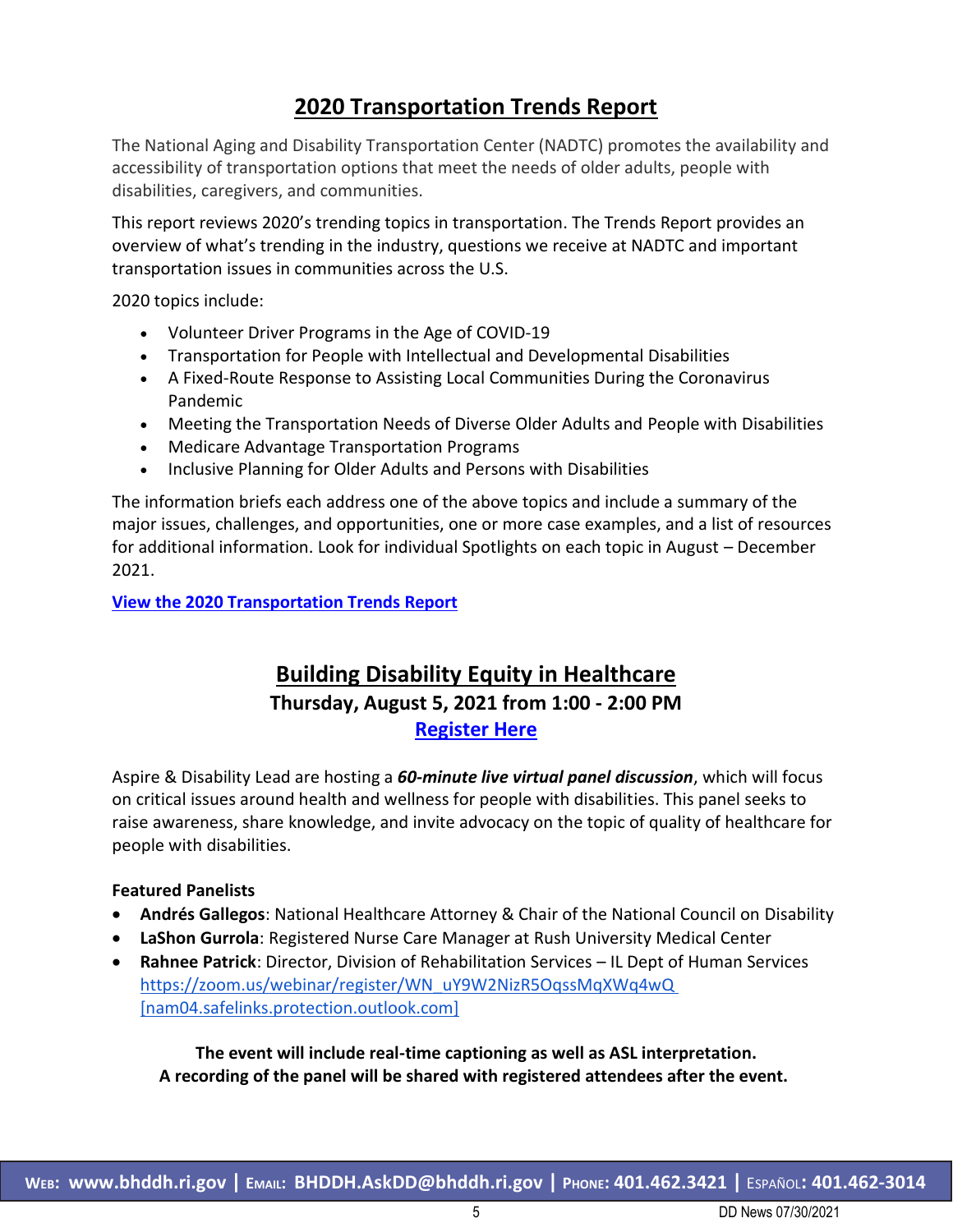## **Rental Assistance for Older Adult Tenants**



The COVID-19 pandemic has increased housing instability for many older adult tenants. There are tools available to help prevent evictions of older adults, including emergency rental assistance, available across the country through locally run programs.

This week, the Consumer Financial Protection Bureau (CFPB) debuted a new tool that helps renters and landlords look up rental assistance in their area and apply for assistance. The **[Rental Assistance Finder](https://urldefense.com/v3/__https:/default.salsalabs.org/T3aa7db68-fb3e-4d54-818e-ad6a13609c0d/db0d7d42-5789-4f9f-96e6-96451ba79fb8__;!!KKphUJtCzQ!YkJq7bV6TthA5fmhONYKZBsFd6DDHxCPFkaTAN6b_ZBUCUxHh9OMD9GVd7AgSkacJi9JOmE$)** is designed to

help tenants and landlords take advantage of emergency rental assistance that can be used to cover rent, utilities, and other housing costs, with the goal to keep people in their homes.

Many individuals face barriers to accessing rental assistance funds, including lack of knowledge of the programs available, internet connectivity issues, language access issues, and difficulty navigating overly burdensome paperwork. Advocates can learn more about how to help older adults navigate these issues in NCLER's recent training on [Emergency Rental Assistance](https://urldefense.com/v3/__https:/default.salsalabs.org/T8184015b-55d0-481f-a9e4-b0b475cbdaa4/db0d7d42-5789-4f9f-96e6-96451ba79fb8__;!!KKphUJtCzQ!YkJq7bV6TthA5fmhONYKZBsFd6DDHxCPFkaTAN6b_ZBUCUxHh9OMD9GVd7AgSkacmsd0VLc$)  [Programs and Other Tools to Prevent Evictions of Older Adult Tenants](https://urldefense.com/v3/__https:/default.salsalabs.org/T8184015b-55d0-481f-a9e4-b0b475cbdaa4/db0d7d42-5789-4f9f-96e6-96451ba79fb8__;!!KKphUJtCzQ!YkJq7bV6TthA5fmhONYKZBsFd6DDHxCPFkaTAN6b_ZBUCUxHh9OMD9GVd7AgSkacmsd0VLc$) and the [Chapter](https://urldefense.com/v3/__https:/default.salsalabs.org/Tefdcd70b-55fa-4de2-9769-49bb8648f9d0/db0d7d42-5789-4f9f-96e6-96451ba79fb8__;!!KKphUJtCzQ!YkJq7bV6TthA5fmhONYKZBsFd6DDHxCPFkaTAN6b_ZBUCUxHh9OMD9GVd7AgSkacd6hxnVo$)  [Summary](https://urldefense.com/v3/__https:/default.salsalabs.org/Tefdcd70b-55fa-4de2-9769-49bb8648f9d0/db0d7d42-5789-4f9f-96e6-96451ba79fb8__;!!KKphUJtCzQ!YkJq7bV6TthA5fmhONYKZBsFd6DDHxCPFkaTAN6b_ZBUCUxHh9OMD9GVd7AgSkacd6hxnVo$) that accompanied the training.

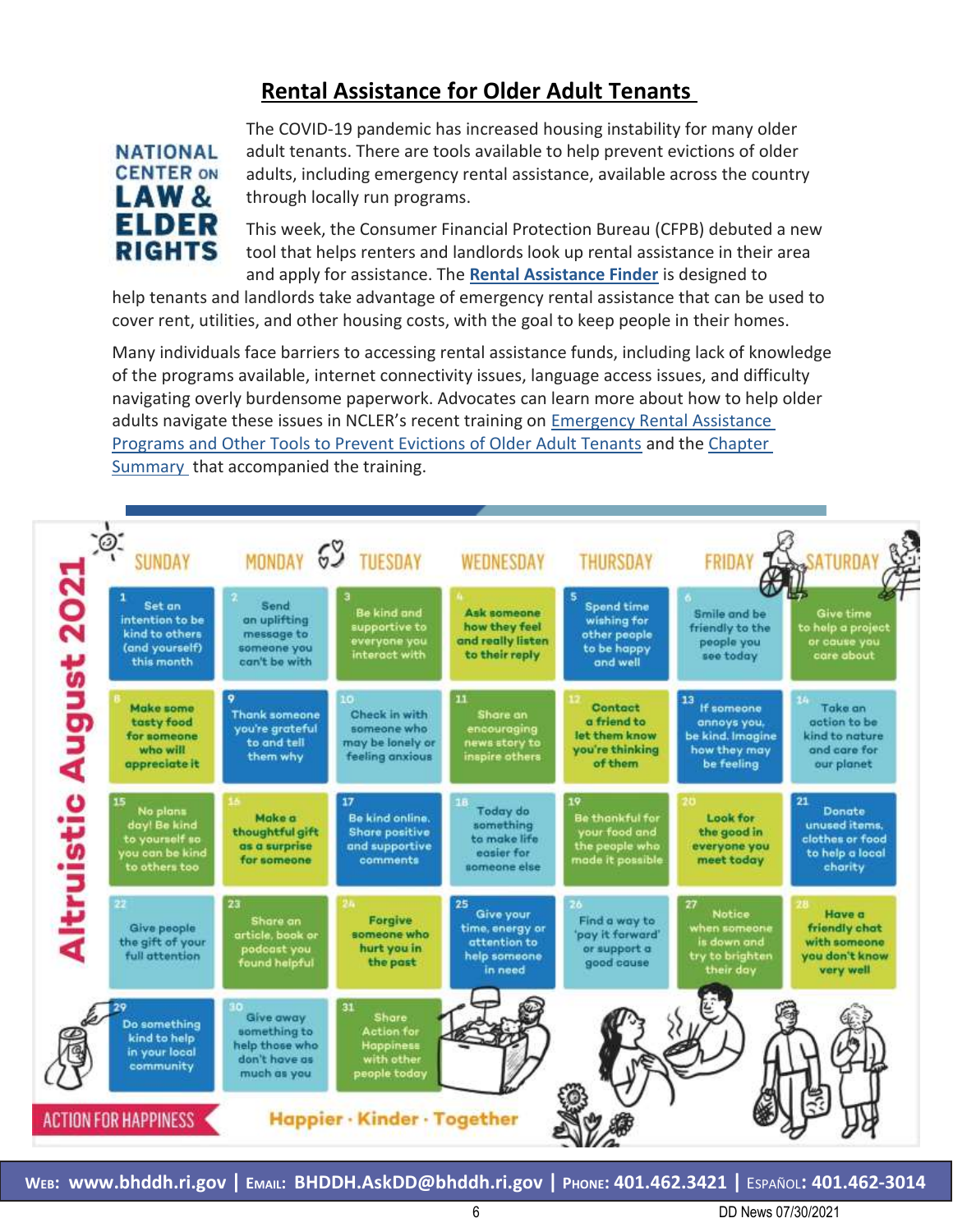## **Contacting DD Staff**

See the full Division Contact List attached to this newsletter.

Monday-Friday 8:30-4:00 for questions or support **(401) 462-3421**

> Para español, llame **(401) 462-3014**

Send general questions to the AskDD email address. [BHDDH.AskDD@bhddh.ri.gov](mailto:BHDDH.AskDD@bhddh.ri.gov)

Please do not email critical issues.

# **Sign Up for Our Email List**

If you aren't receiving email updates and newsletters from BHDDH, you can [sign up here](https://visitor.r20.constantcontact.com/manage/optin?v=001eqFath_w1XkYArH2x0GW8bc7GVDqsDyWPJIEAFzZva8gz_TPfL5twTJBMX31wroDseZVoKARm5p2-EIVxblCOz0_xHCYHhe-czFB5H3Zw4I%3D) or on our website. Go to

SIGN UP FOR THE BHDDH NEWSLETTER

<https://bhddh.ri.gov/developmentaldisabilities/events/newsandupdates/> to sign up or to see past quarterly newsletters and issues of DD News.

## **If you are experiencing a mental health crisis, BH Link is here for you**

BH Link's mission is to ensure all Rhode Islanders experiencing mental health and substance use crises receive the appropriate services they need as quickly as possible in an environment that supports their recovery. Call 911 if there is risk of immediate danger. Visit the BH Link website at [www.bhlink.org](http://www.bhlink.org/) or for confidential support and to get connected to care:

#### CALL **(401) 414-LINK (5465)** If under 18 CALL: **(855) KID(543)-LINK(5465)**

Visit the 24-HOUR/7-DAY TRIAGE CENTER at 975 Waterman Avenue, East Providence, RI

## **Stay Informed with Information on COVID-19**

#### **Rhode Island Department of Health COVID-19 Resources**

| Hotline | (401) 222-8022 or 211 after hours;   |
|---------|--------------------------------------|
| Email   | RIDOH.COVID19Questions@health.ri.gov |
| Website | https://health.ri.gov/covid/         |

#### **Center for Disease Control COVID-19 Information**

Website [cdc.gov/coronavirus](http://www.cdc.gov/coronavirus)  Videos <https://www.cdc.gov/coronavirus/2019-ncov/communication/videos.html> *Includes a link to ASL videos*

#### **RI Parent Information Network (RIPIN)**

| Website     | https://ripin.org/covid-19-resources/        |
|-------------|----------------------------------------------|
| Call Center | (401) 270-0101 or email callcenter@ripin.org |

## **Advocates in Action – for videos and easy to read materials** Website <https://www.advocatesinaction.org/>

*Website offers BrowseAloud, which will read the website to you*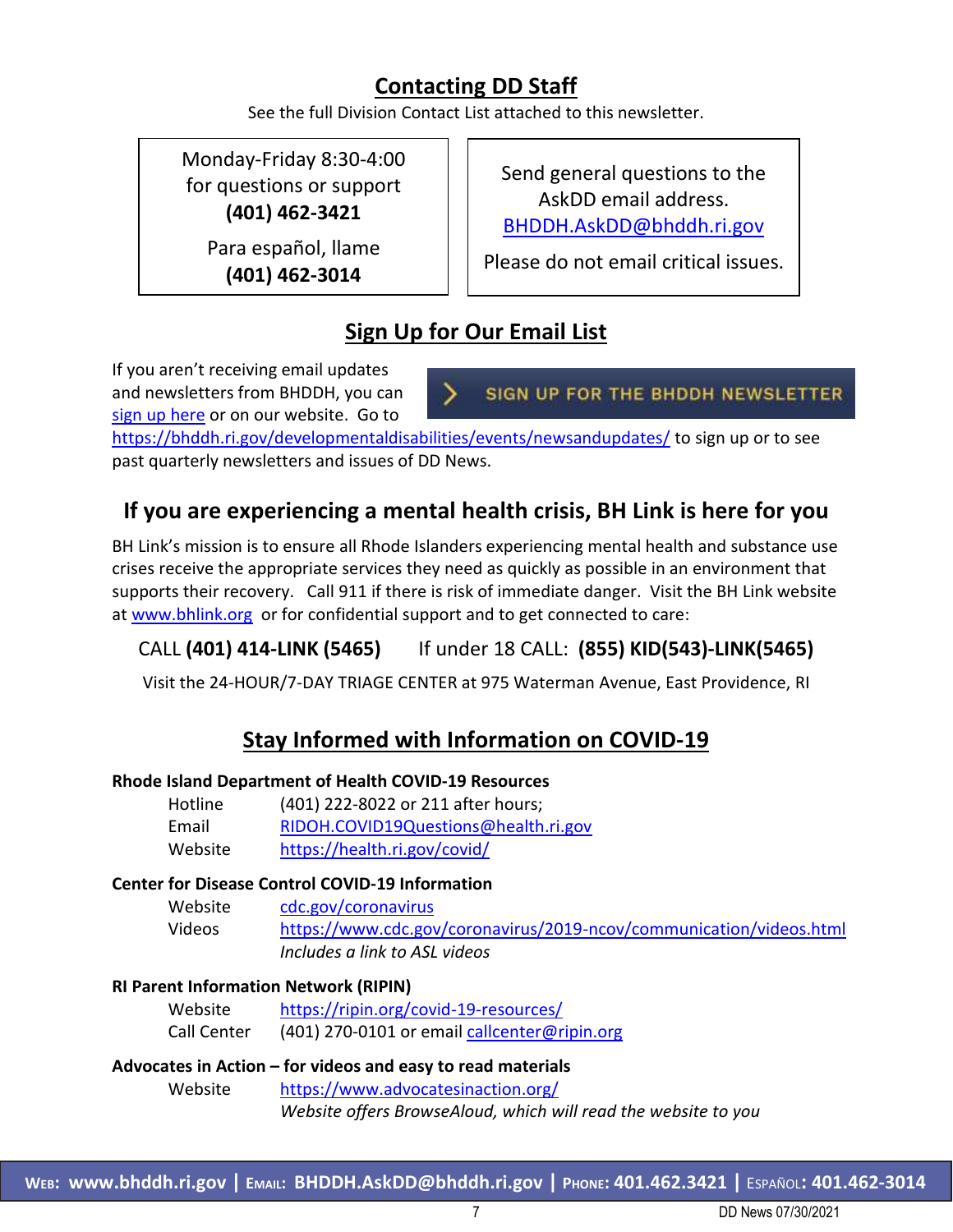# **SELF-EMPLOYMENT ONLINE Classes for People with Disabilities and Other Interested Persons**

# **NEXT CLASS STARTS Tuesday, August 3, 2021**

Do you know a person with a disability or an aspiring entrepreneur who has a hobby or idea for a possible business or who needs more support to really grow an existing business? If so, our **FREE ONLINE ZOOM Business Classes** can help the person to learn all about self-employment, practical steps to start a business, available community resources to build their business idea, improve their financial future and contribute to RI's economy! Small business ownership is a growing market within RI and YOU can be a part of it too!

Entrepreneurship is choosing to do things that have *real meaning* for a person and to sell a product or a serv*ice* they really love to make a living. It can potentially pay off to start a new business and pursue a better life for yourself. Here's what Michael Coyne, owner of *"Red, White and Brew Café"* in North Smithfield, RI says:

## **WHY START YOUR OWN BUSINESS?**

- 1. I love being my own "BOSS", calling all the shots, meeting new people and spending my time working on something I really enjoy every day!
- 2. I decide my own flexible work schedule, and sell what I want to sell!
- 3. The Business Classes helped me to learn important business skills for problem solving, marketing, and Business Planning. I met other great people with disabilities and others who also own their own businesses. I received a minigrant to buy some equipment I needed for my business!
- 4. I have assistance through my personal support network and my Business Team.
- 5. I am no longer *"volunteering"* my time at a job, but instead have MY OWN business making money and I have increased my income!

The RI Developmental Disabilities Council, in partnership with the Center for Women and Enterprise (CWE) and others developed a FREE Business Development Series of 8 Classes and additional ongoing supports, ONLINE through ZOOM Meetings and individualized mentorship. The first online Class starts on **Tuesday, August 3, 2021 from 1:00 pm-2:30 pm** and others scheduled every week or two.

The Classes provide practical business advice, resources (*including mini-grants)* and supportive mentoring to participants, families and agency staff through experienced Business Advisors. Business experts know how to develop good business plans, realistic marketing ideas so people will buy what you have to sell and help set goals so the person can have a competitive advantage in the industry he/she launches for their business.

*The Series includes the following Classes: 1. Is Entrepreneurship (Self-Employment) Right for You?, 2. Steps to Start a Small Business, 3. Identifying Your Target Market, 4. Developing an Effective "Elevator Speech" about Your Service/Product(s), 5. How to Write a Good Business Plan, 6. Finances, Bookkeeping, and Community Resources, 7. Marketing Your Business Idea, and 8. Using Social Media to Promote your Business.*

## **To Register for this Class or For More Information Call Claudia Lowe at 738-3960 or Sue Babin at 523-2300. (Participation Is Limited!)**

*This project is funded by DLT's and the Governor's Workforce Board's "Real Jobs RI" initiative.*









Center for Women & Enterprise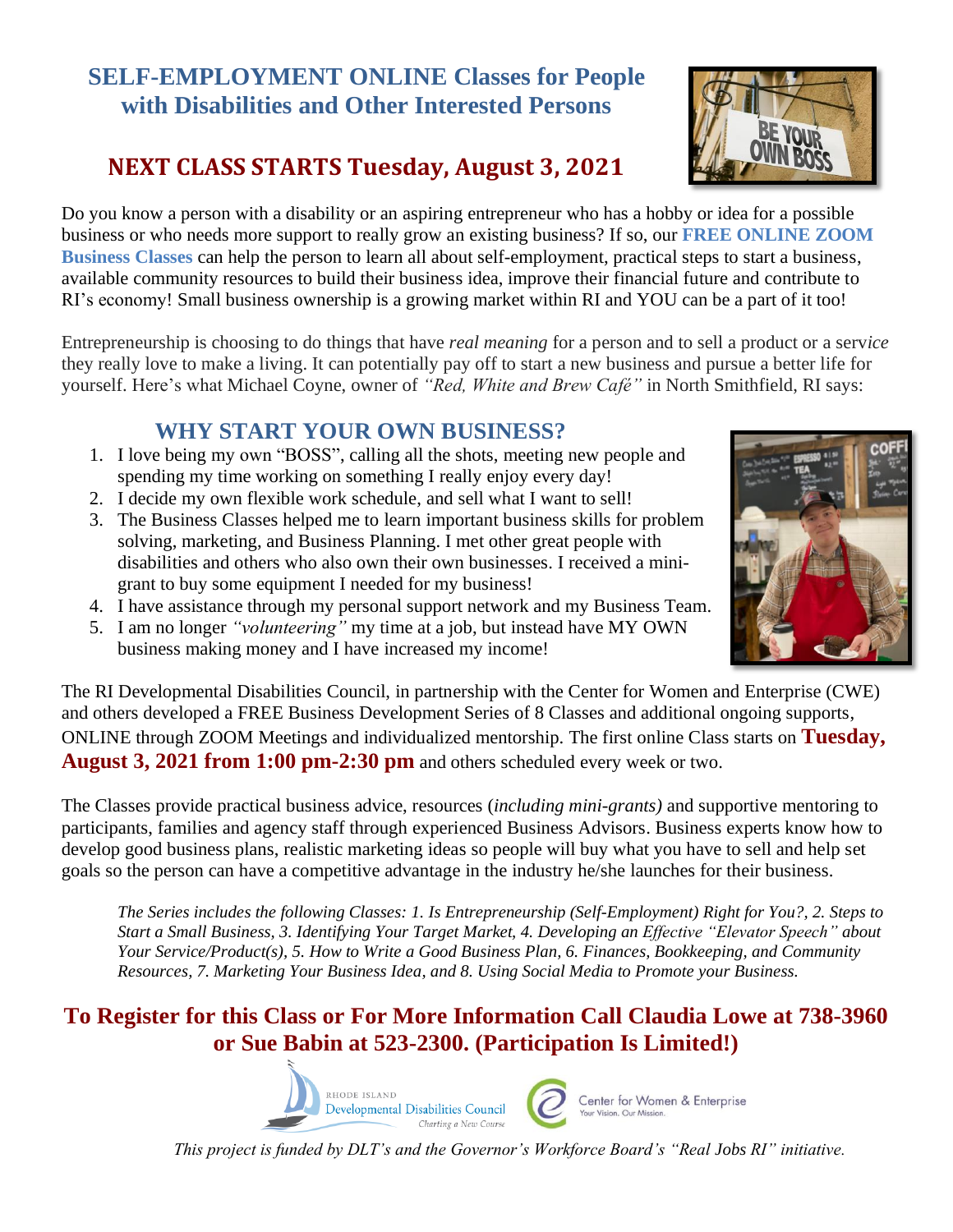#### Ocean State Center for Independent Living



# **OSCIL CARES Technology Assistance Program**

Are you feeling isolated or disconnected since the onset of the COVID-19 Pandemic? Are you a Rhode Island resident and have a disability? Ocean State Center for Independent Living (OSCIL) may be able to provide you with the technology and training you need to connect to activities such as telehealth, online purchase and delivery of groceries and health/medical supplies. Also to connect to friends and family via email, texting and social media and be able to access information online that will help you in your daily life.



Here are some examples of devices and training (based on the individual's interest & technology needs):

- · Apple i-Pad
- Apple i-Phone
- Android Phone
- Laptop & Desktop computers
- Apps for smart phones and tablets
- Smart home technology such as Alexis
- WIFI Hot Spots and data plans

Who is eligible?

- Rhode Island Residents with a disability.
- Must attest to financial hardship due to COVID-19
- Undergo assessment by OSCIL Staff and be approved.

#### How to get started:

- Call us at 401-738-1013 or
- Send email to info@oscil.org or
- By Video Phone: 401-244-7792

and mention that you are interested in learning more about OSCIL's Technology and Training program.



shutterstock.com · 1924255823

This program is made possible by Federal funding from the CARES Act.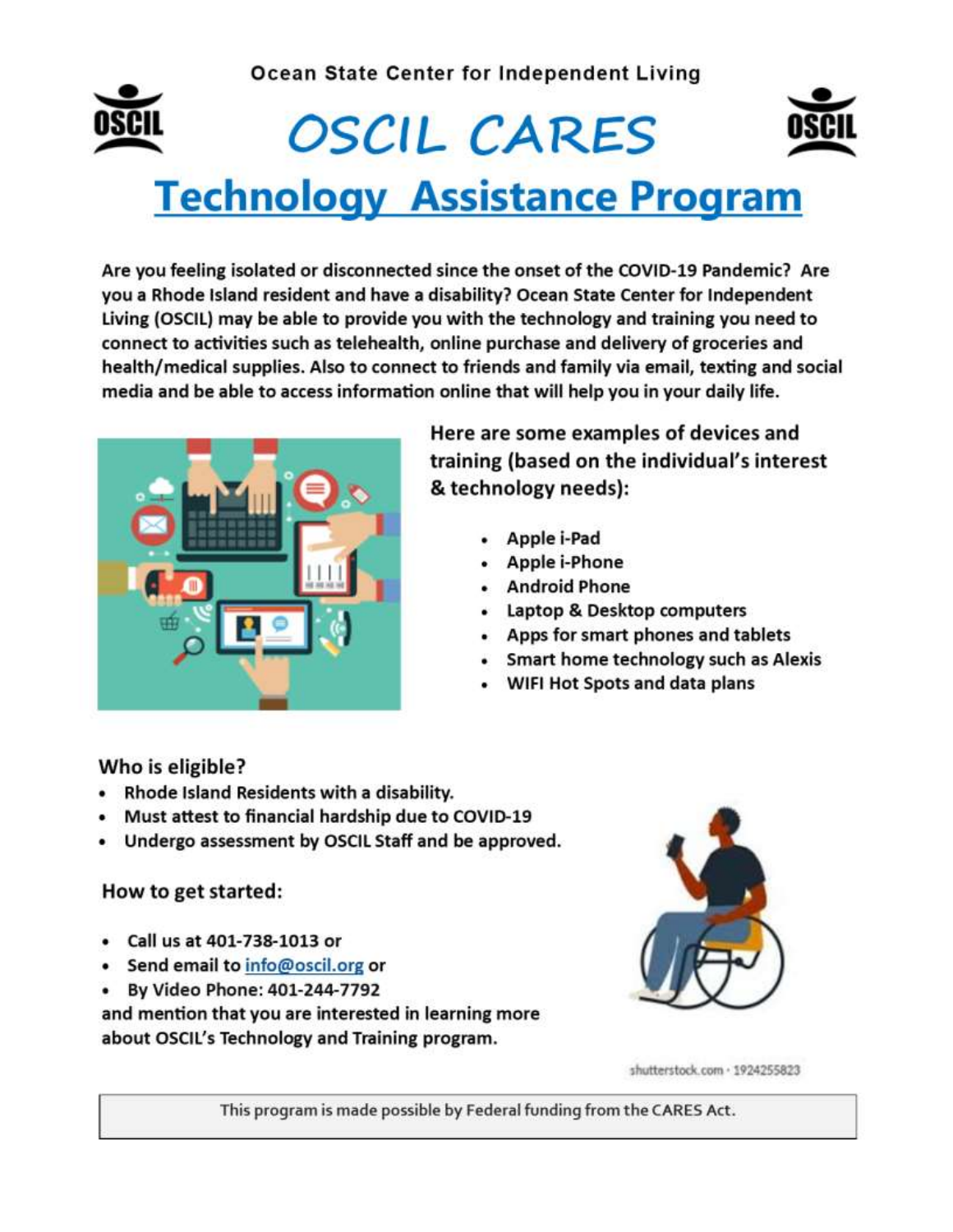|                                           |                        | <b>Developmental Disabilities Services - All Staff Contacts</b> |                      |                                                             |
|-------------------------------------------|------------------------|-----------------------------------------------------------------|----------------------|-------------------------------------------------------------|
| <b>Main Phone #:</b>                      |                        | (401) 462-3421                                                  | Website:             | https://bhddh.ri.gov/                                       |
| To report abuse/neglect:                  |                        | (401) 462-2629                                                  |                      |                                                             |
| Fax:                                      |                        | (401) 462-2775                                                  |                      |                                                             |
| TDD:                                      |                        | (401) 462-3226                                                  |                      |                                                             |
| <b>Spanish Line:</b>                      |                        | (401) 462-3014                                                  |                      |                                                             |
|                                           |                        |                                                                 |                      |                                                             |
| <b>Name</b>                               |                        | <b>Title</b>                                                    | Phone                | Email                                                       |
| Kevin<br>Heather                          | Savage                 | Director<br><b>Assistant Director</b>                           | 462-0581<br>462-1218 | Kevin.Savage@bhddh.ri.gov                                   |
| Christine                                 | Mincey<br><b>Botts</b> | Deputy Administrator                                            | 462-2766             | Heather.Mincey@bhddh.ri.gov<br>Christine.Botts@bhddh.ri.gov |
| Tracey                                    | Cunningham             | Associate Director, Employment                                  | 462-3857             | Tracey.Cunningham@bhddh.ri.gov                              |
| <b>Brenda</b>                             | DuHamel                | Associate Director, Admin Services                              | 462-3010             | Brenda.DuHamel@bhddh.ri.gov                                 |
| Cindy                                     | Fusco                  | <b>Chief Implementation Aide</b>                                | 462-3016             | Cynthia.Fusco@bhddh.ri.gov                                  |
| Melissa                                   | Greenlief              | Administrator, Comm Services                                    | 462-2459             | Melissa.Greenlief@bhddh.ri.gov                              |
| Anne                                      | LeClerc                | Associate Director, Prgm Performance                            | 462-0192             | Anne.LeClerc@bhddh.ri.gov                                   |
| Tracy                                     | Levesque               | Clinical Administrator                                          | 462-0209             | Tracy.Levesque@bhddh.ri.gov                                 |
| Jay                                       | MacKay                 | Assoc. Admin, Comm Services                                     | 462-5279             | Gerard.Mackay@bhddh.ri.gov.                                 |
| Jacqueline                                | Reilly                 | <b>Programming Services Officer</b>                             | 462-0126             | Jacqueline.Reilly@bhddh.ri.gov                              |
|                                           |                        |                                                                 |                      |                                                             |
| <b>Case Management Units</b>              |                        |                                                                 |                      |                                                             |
|                                           |                        |                                                                 |                      |                                                             |
|                                           |                        | East Providence/Pawtucket/Central Falls region                  |                      |                                                             |
| Marguerite                                | <b>Belisle</b>         | <b>Casework Supervisor</b>                                      | 462-0714             | Marguerite.Belisle@bhddh.ri.gov                             |
| Amie                                      | Adams                  | Social Caseworker II                                            | 462-2480             | Amie.Adams@bhddh.ri.gov                                     |
| Carl                                      | Desjarlais             | Social Caseworker II                                            | 462-1555             | Carl.Desjarlais@bhddh.ri.gov                                |
| Stacey                                    | Perry                  | Social Caseworker II                                            | 462-2418             | Stacey. Perry@bhddh.ri.gov                                  |
| Suzanne                                   | Porter                 | Social Caseworker II                                            | 462-1972             | Suzanne.Porter@bhddh.ri.gov                                 |
| <b>Mary Beth</b>                          | Silveria               | Social Caseworker II                                            | 462-2438             | Marybeth.Silveria@bhddh.ri.gov                              |
| Heather                                   | Soares                 | Social Caseworker II                                            | 462-6097             | Heather.Soares@bhddh.ri.gov                                 |
| Northern RI/West Bay/Kent Region          |                        |                                                                 |                      |                                                             |
| Janice                                    | <b>Bijesse</b>         | Casework Supervisor                                             | 462-4290             | Janice.Bijesse@bhddh.ri.gov                                 |
| Mary                                      | Cameron                | Social Caseworker II                                            | 462-1307             | Mary.Cameron@bhddh.ri.gov                                   |
| Jackie                                    | Camilloni              | Social Caseworker II                                            | 462-3022             | Jackie.Camilloni@bhddh.ri.gov                               |
| Megan                                     | Gilbert                | Social Caseworker II                                            | 462-2524             | Megan.Gilbert@bhddh.ri.gov                                  |
| Dayna                                     | Hansen                 | Social Caseworker II                                            | 462-2505             | Dayna.Hansen@bhddh.ri.gov                                   |
| Natalie                                   | Sam                    | Social Caseworker II                                            | 462-2529             | Natalie.Sam@bhddh.ri.gov                                    |
| Erin                                      | Simonelli              | Social Caseworker II                                            | 462-2502             | Erin.Simonelli@bhddh.ri.gov                                 |
|                                           |                        |                                                                 |                      |                                                             |
| South County/West Bay/Kent Region         |                        |                                                                 |                      |                                                             |
| Meredith                                  | MacDonald              | Casework Supervisor                                             | 462-1329             | Meredith.Macdonald@bhddh.ri.gov                             |
| Lauree                                    | Champagne              | <b>Social Caseworker II</b>                                     | 462-2728             | Lauree.Champagne@bhddh.ri.gov                               |
| Jennifer                                  | Gouveia                | Social Caseworker II                                            | 462-0098             | Jennifer.Gouveia@bhddh.ri.gov                               |
| $\overline{\mathsf{Jill}}$                | Murphy                 | Social Caseworker II                                            | 462-2409             | Jill.Murphy@bhddh.ri.gov                                    |
| <b>Teresa</b>                             | Pereira                | Social Caseworker II                                            | 462-1834             | Teresa.Pereira@bhddh.ri.gov                                 |
| Joseph                                    | Tevyaw                 | Social Caseworker II                                            | 462-2474             | Joseph.Tevyaw@bhddh.ri.gov                                  |
| Vacancy                                   |                        | Social Caseworker II                                            |                      |                                                             |
|                                           |                        |                                                                 |                      |                                                             |
| Providence/West Bay/Kent Region<br>Joanne | Prior                  |                                                                 | 462-2563             |                                                             |
|                                           |                        | <b>Casework Supervisor</b><br>Social Caseworker II              | 462-2523             | Joanne.Prior@bhddh.ri.gov<br>JoAnn.DiMuccio@bhddh.ri.gov    |
| JoAnn                                     | DiMuccio               | Social Caseworker II                                            | 462-2113             | Meaghan.Jencks@bhddh.ri.gov                                 |
| Meaghan<br>Souphalak                      | Jencks<br>Muriel       | Social Caseworker II                                            | 462-2512             | Souphalak.Muriel@bhddh.ri.gov                               |
| Kelly                                     | Petersen               | Social Caseworker II                                            | 462-3402             | Kelly.Petersen@bhddh.ri.gov                                 |
| Yolande                                   | Ramos                  | Social Caseworker II                                            | 462-1059             | Yolande.Ramos@bhddh.ri.gov                                  |
| Judy                                      | Smith                  | Social Caseworker II                                            | 462-1327             | Judith.Smith@bhddh.ri.gov                                   |
|                                           |                        |                                                                 |                      |                                                             |
|                                           |                        |                                                                 |                      |                                                             |
|                                           |                        |                                                                 |                      | Page 1 of 2                                                 |
|                                           |                        |                                                                 |                      |                                                             |
|                                           |                        |                                                                 |                      |                                                             |